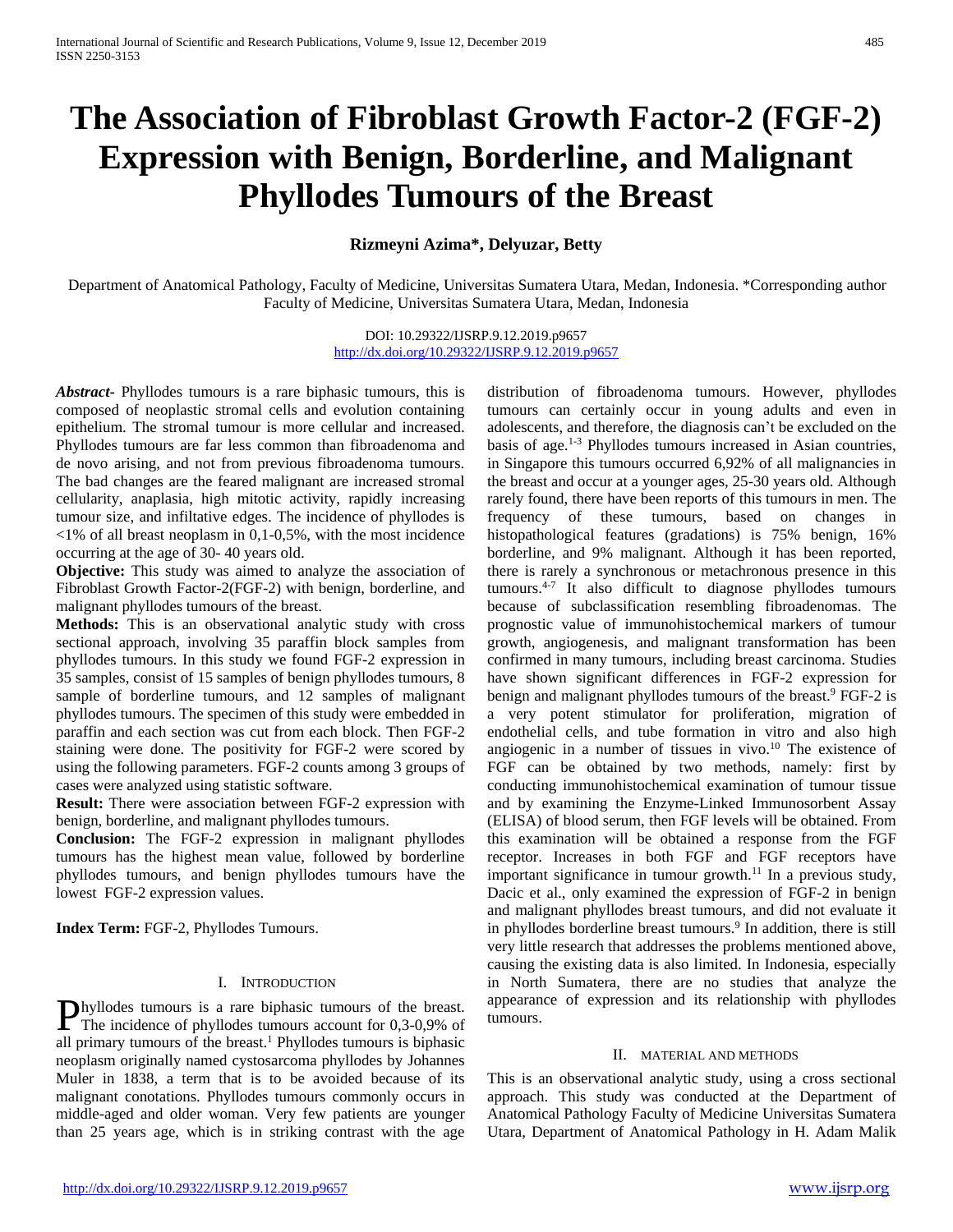Medan General Hospital, and Department of Anatomical Pathology in Pirngadi Medan Hospital. The research was held from July 2019 until November 2019, after approved by the Universitas Sumatera Utara and H. Adam Malik General Hospital Health Research Ethics Committee. All samples were obtained through surgical procedure. Inclusion criteria were phyllodes cases with adequate clinical data, available and undamaged formalin-fixed paraffin embedded tissue block with sufficient tumor tissue. Detailed clinical data were obtained from medical records or pathology archives consisting of age, sex, and size of the tumor. Histological type were determined independently by researchers through hematoxylin and eosin stained slides examination.

## **Histochemistry protocol and interpretation**

The tissue sections were deparaffinized and rehydrated before pretreatment. Endogenous peroxidase was blocked with hydrogen peroxide followed by antigen retrieval. FGF-2 (GTX84502, GeneTex, California, America) mouse monoclonal antibodies was used as primary antibody. Diagnostic BioSystems (Diagnostic BioSystems, Pleasanton, CA, USA) polymer kit was used for detection. The reaction was visualized with diaminobenzidine and counterstained with Mayer's hematoxylin followed by dehydration, clearing, and mounting. Positive control was colon. Expressions of FGF-2 were determined independently by researchers. The expression in cytoplasm was analyzed. FGF-2 expressions were determined independently by researchers. Nuclear and cytoplasmic positivity for FGF-2 by using the following parameters: 0 (no staining)  $1+$  (1-35%) positive cells), 2+ (35-70% positive cells), and 3+ (70-100% positive cells).<sup>9</sup>

## **Statistical analysis**

Statistical analysis was performed using SPSS software package version 22.0 (SPSS Inc., Chicago) with 95% confidence interval and Microsoft Excel 2010. Categorical variables were presented in frequency and percentage. Saphiro-Wilk test was applied to find out the normality continue data. The association between FGF-2 expresion with benign, borderline, and malignant phyllodes tumours is assessed by Kruskal-Wallis, and continue with post hoc Dunn test to assessed the differences between the groups. The p-values < 0.05 were considered significant.

## III. RESULT

## **Patients' characteristics**

The mean age for phyllodes tumour patients was  $43.2 \pm 14.3$ ) years. The most common in 12-63 years age group, 34 patients (97.1%) were females, only 1 patients (2.9%) were males. The mean size of tumours was 21.85 cm which is 6-25 cm for benign phyllodes, 12-15 cm for borderline phyllodes, and 15-35 cm for malignant phyllodes tumours. The number of the patients benign phyllodes was 15 (42.9%), borderline phyllodes was 8 (22.9%), and malignant phyllodes was 12 (34.2%). The histological subtypes of benign phyllodes was the majority of this case. Clinical basic characteristic of phyllodes patients were summarized in table 1. Representative H&E sections are shown in figure 1.

## **Table 1. Characteristic of phyllodes patients**

| Age, mean $\pm$ SD, years<br>Benign 12-63 | $43.2 \pm 14.3$ |                    |  |
|-------------------------------------------|-----------------|--------------------|--|
| Borderline 20-65                          |                 |                    |  |
| Malignant 17-74                           |                 |                    |  |
| Tumours size, mean, cm                    | 21.85           |                    |  |
| Benign 6-25                               |                 |                    |  |
| Borderline 12-15                          |                 |                    |  |
| Malignant 15-35                           |                 |                    |  |
| Characteristic                            | N               | Percentages $(\%)$ |  |
|                                           |                 |                    |  |
| Dagnosis                                  |                 |                    |  |
| Benign phyllodes                          | 15              | 42.9               |  |
| Borderline phyllodes                      | 8               | 22.9               |  |
| Malignant phyllodes                       | 12              | 34.2               |  |
| FGF-2 expression: n (%)                   |                 |                    |  |
| Mild                                      | 10              | 28.6               |  |
| Moderate                                  | 14              | 40.0               |  |
| Strong                                    | 11              | 31.4               |  |
|                                           |                 |                    |  |
| <b>TOTAL</b>                              | 35              | 100                |  |



**Figure 1.** Histological type. A, Benign phyllodes (HE, 40x). B, Benign phyllodes (HE, 400x). C, Borderline phyllodes (HE, 40x). D, Borderline phyllodes (HE, 400x). E, Malignant phyllodes (HE, 40x). F, Malignant phyllodes (HE, 400x).

## **FGF-2 expression**

The intensity of FGF-2 expression in nuclear and cytoplasm are shown in figure 2.

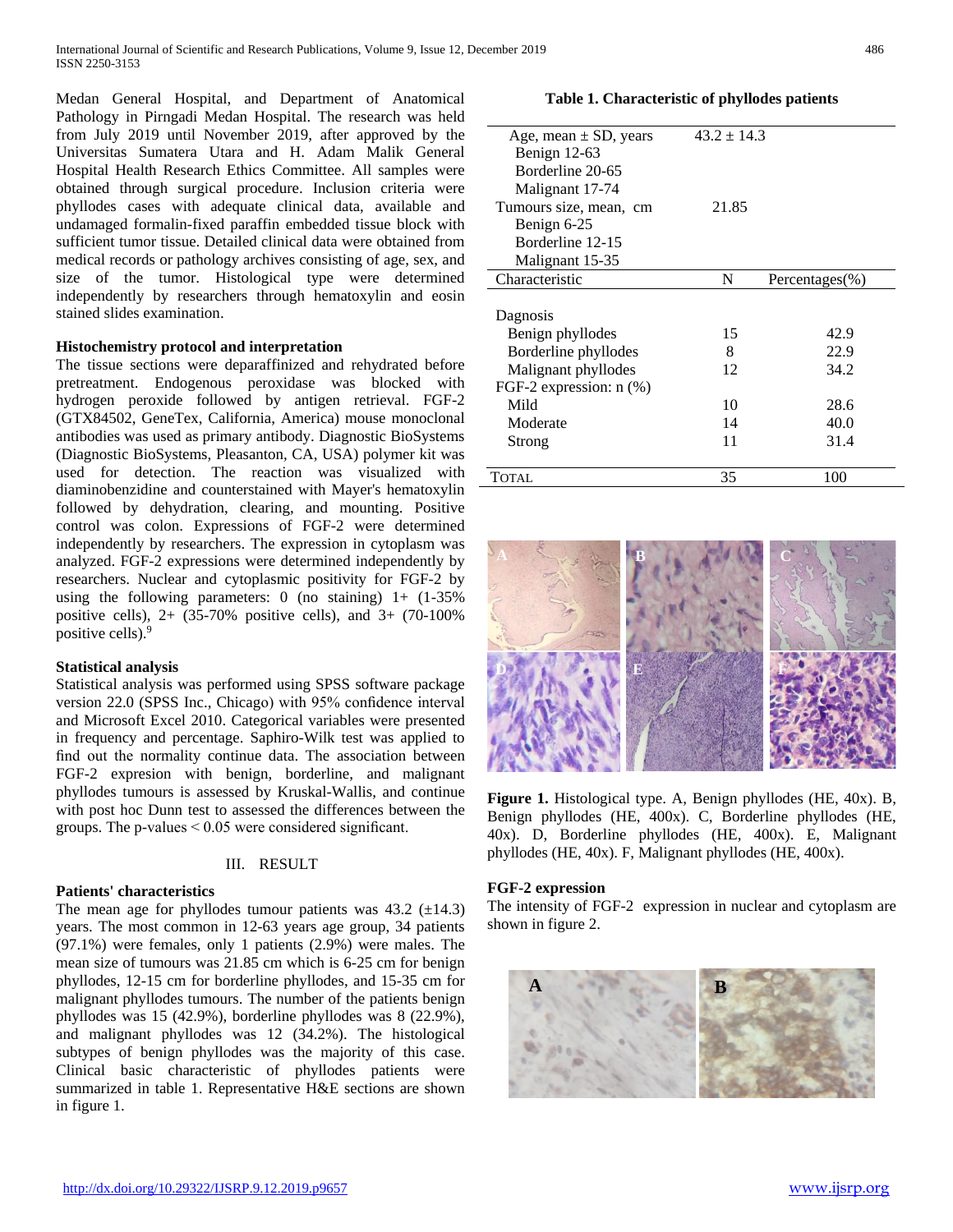

**Figure 2.** Immunoistochemistry FGF-2 expression. A, Mild intensity B, Moderate intensity. C. Strong intensity.

## **Association between FGF-2 expression in benign, borderline, and malignant phyllodes tumours**

The number of cases for positive FGF-2 expression was found more in malignant phyllodes tumour. In this study, a statistical test was performed to determined the relationship between FGF-2 expression and benign, borderline, and malignant phyllodes breast tumours, the a statistical test was performed to determined it.

| Tabel 2. Association between FGF-2 expression in benign, |  |  |
|----------------------------------------------------------|--|--|
| borderline, and malignan phyllodes tumours               |  |  |

| <b>Diagnosis</b>      | <b>FGF-2 expression</b> |               |          |               |               | p-value*      |        |
|-----------------------|-------------------------|---------------|----------|---------------|---------------|---------------|--------|
|                       | Mild                    |               | Moderate |               | <b>Strong</b> |               |        |
|                       | n                       | $\frac{6}{9}$ | n        | $\frac{0}{0}$ | n             | $\frac{6}{9}$ |        |
| Benign                | 9                       | 60.0          |          | 33.3          |               | 6.7           | 0.0008 |
| <b>Borderline</b>     | 0                       | 0             | 6        | 75.0          | 2             | 25.0          |        |
| Malignant             |                         | 8.3           | 3        | 25.0          | 8             | 66.7          |        |
| *Kruckal. Wallic test |                         |               |          |               |               |               |        |

**\*Kruskal-Wallis test**

In this study, we found that the test p-value 0.0008 was obtained, it can be concluded thet there is a relationship between FGF-2 expression and phyllodes tumours.

## **Table 3. The differences FGF-2 expressions between group lesions of benign, borderline, and malignant phyllodes tumours**

| p-value* |
|----------|
| 0.012    |
| 0.0001   |
| 0.169    |
|          |

There were differences in the FGF-2 values between groups of benign phyllodes tumour lesions with malignant phyllodes tumour lesions with  $p<0.001$ , while between groups of benign tumour lesions with borderline lesion with malignant there are no differences in values with p-values of 0.012 and 0.169, respectively.

## IV. DISCUSSION

The incidence of breast phyllodes tumours is very rare, with the most incidence occurring at the age of 30 to 40 years, even in one study reported phyllodes tumours occurred at an older age, ie 45-54 years. In a research, Tan et al. reported that phyllodes tumours were 6.92% of all malignancies in the breast and

occurred at a younger age of  $25-30$  years.<sup>1</sup> In some previous study found that phyllodes tumours occurs at a younger age of 19-66 years, with a mean  $\pm$  sd 40.11  $\pm$  12.06 and a median of 38.9, according to the young age in the study conducted by Ben et al., with a mean of 39,5 (14-71) and Nurhayati's study with a mean of 42 (16-78).<sup>19</sup> In this study the mean age of the sufferers was  $43.2 \pm 14.3$  years with the youngest age is 12 years, and the oldest age is 74 years. And most occur at the age of 12-63 years.

Karim et al., reported that although it was rarely found, phyllodes tumours had been reported report in men.<sup>12</sup> This was in line with this study where of the 35 samples studied, there was only one male samples (2.9%), while 34 other samples were female (97.1%). The frequency of these tumour events based on changes in histopathological features is 75% benign, 16% borderline, and  $9\%$  malignant.<sup>12</sup> Tan et al., reported that the relative proportions of benign phyllodes tumours were 60-70%, borderline 15-20%, and malignant at  $10{\text -}20\%$ .<sup>1</sup> Xiaofang et al., in their study reported from 52 patients there were 64% benign phyllodes tumours 25% borderline phyllodes tumours, and 6% malignant phyllodes tumours.<sup>13</sup> From this study we found  $15$ benign phyllodes tumours (42.9%), 8 borderline phyllodes tumours (22.9%), and 12 malignant phyllodes tuomors (34.2%). The FGF-2 expression in this study was found to be mild in 10 samples (28.6%), moderate expression in 14 samples (40%), and in strong expression there were 11 samples (31.4%).

Phyllodes tumours can be clearly seen if it rapidly enlarges. Rapid enlargement does not always indicates malignancy. Looks shiny with stretched skin surface accompanied by widening of the skin surface veins. In some cases that are nor handled properly, skin ulcers can occur due to tissue ischemia. Although proper skin changes in breast tumours always show signs of malignancy, but not phyllodes tumours, ulcer on the skin can occur in benign, borderline, or malignant lesions. Nipple retraction is not common. Ulceration indicates tissue necrosis due to large tumour suppression. Large size of tumours can also cause necrosis with bleeding. 14,15,16 In one study it was reported that changes in clonality in stromal cells lead to benign phyllodes tumours and progression to monoclonal progression in epithelial and stromal cells in borderline and malignat.<sup>7</sup> Approximately 10-40% of tumours of this type have a risk of local recurrence and spread systemically.<sup>5</sup> This corroborates the results of the study why delay in handling from patients and tumour recurrence can cause the percentage of malignancy to increase. Research on 8.567 breast tumour patients in 1969-1993 only found 31 cases of phyllodes tumours (0.37%). Overall, 2.1 cases per million women, very rare in men. Most phyllodes tumour cases occur in the 4<sup>th</sup> decade, rarely in adolescents, can occur at any age. Tumours are usually benign but local recurrence can occur and sometimes can spread systematically; rarely bilateral (either synchronous or metachronous).<sup>20-22</sup> Several previous studies found that tumours to be less than 5 cm in size, therefore, the diagnosis cannot be made based solely on tumour size. Prolonged gaps (leaf-like appearance) in the across section are typical signs of phyllodes tumours.<sup>17</sup> In this study, the average tumour size was 21.85 cm, with a range of 6-35 cm. In benign phyllodes tumours the tumour size ranges from 6-25 cm, borderline 12-15 cm, and malignant phyllodes tumours 15-35 cm. Calhoun et al., in their study found that the phyllodes tumour size ranged from 1-40 cm. This research indicate that most phyllodes tumours are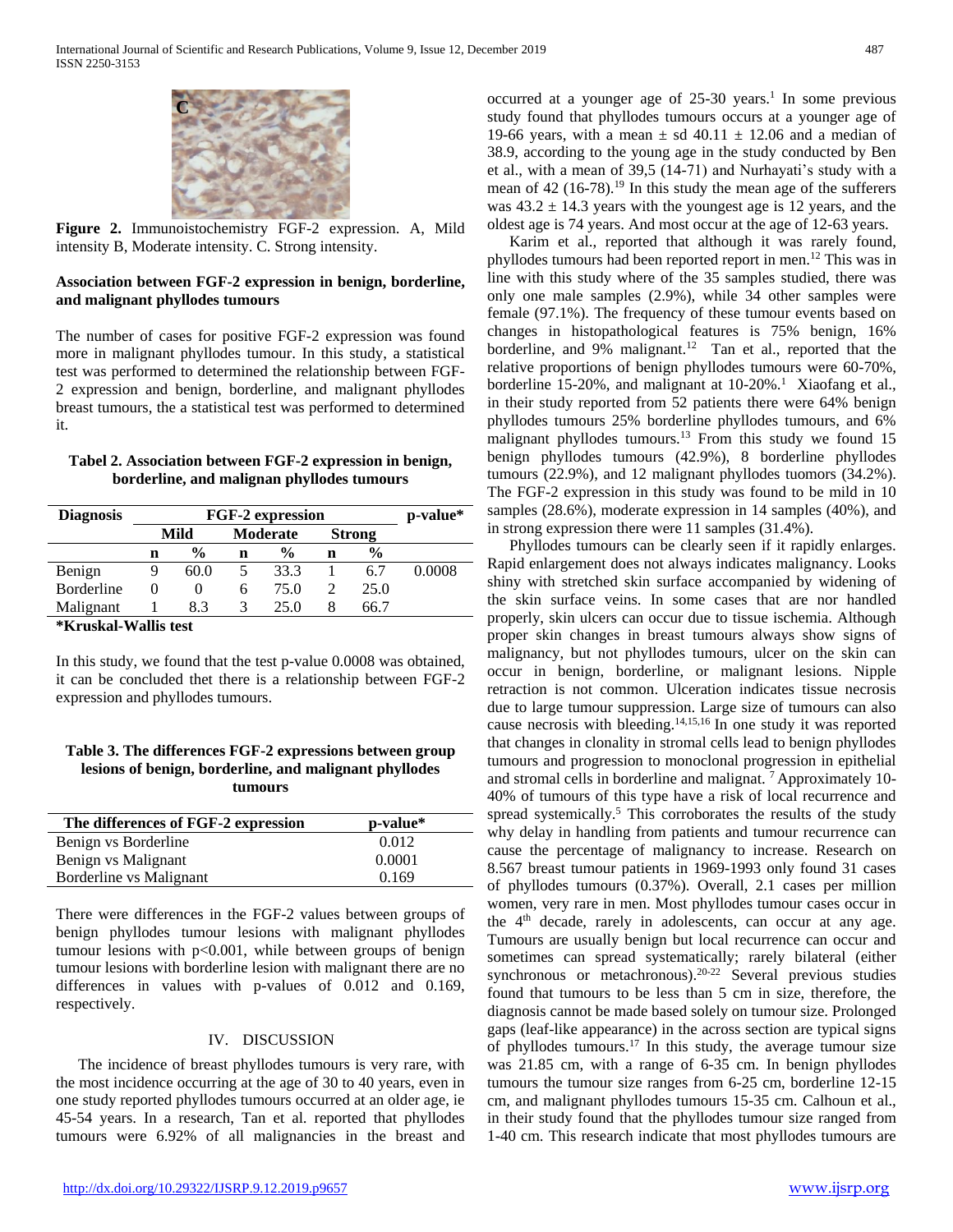large, however, there are also small-sized phyllodes tumours. In a previous study conducted by Flynn et al., and Calhoun et al., it was reported that phyllodes tumours were generally large (>2-3 cm).15,16,18 This is suitable with the results of this study where it was found that phyllodes tumours size ranged from 6-35 cm.

This study used the WHO classification breast tumours involving 35 samples of phyllodes tumour consisting of 15 samples of benign phyllodes tumours, 8 samples of borderline phyllodes, and 12 samples for malignant phyllodes tumours.

In a research conducted by Parker, found that phyllodes tumour are more often in the upper lateral quadrant with the same tendency between the right and left breast.<sup>23</sup> In this study also found that of the 35 samples examined, there werw 28 (80%) patients with tumour location in the upper lateral quadrant and 7 (20%) patients with tumour location in the lower lateral quadrant. It is not yet known exactly why the location of this phyllodes tumour is predominantly in the upper lateral quadrant, suggesting that it may be caused by more glands in the upper lateral quadrant of the breast.

In this study the authors performed FGF-2 staining on benign, borderline, and malignant phyllodes breast tumour sample with the aim of improving the accuracy of diagnosis so that management can be carried out appropriately. Dacic et al., in their study stated thar of the 23 samples studied, there were 14 samples of benign phyllodes tumours and 9 samples of malignant phyllodes tumours. In that study it was stated that there were differences in the expression of FGF-2 between benign phyllodes breast tumour and malignant phyllodes tumours. FGF-2 expressions are more expressed in the stroma than in the epithelium in both benign and malignant phyllodes tumours.<sup>9</sup> FGF-2 is expressed in benign breast tumours and malignant breast tumours. FGF-2 enhances tumour growth through the proliferation effect of tumour cells undergoing the degeneration of the surrounding matrix, or the formation of new blood vessels. $9,24$ 

In their study, dacic et al., showed that FGF-2 is expressed in the cytoplasm in the stroma and epithelial components in most tumours. FGF-2 has also been detected in normal breast tissue (myoepithelial cells and extracellular perivascular matrix) and in malignant breast tumours. This shows that mitogenic polypeptide which stimulates plasminogen activator and has been detected in tumours that have invaded. It was further said that there was a significant correlation between FGF-2 expression and benign and malignant phyllodes breast tumours. In addition, FGF-2 is also involved in the regulation of angiogenesis and synthesis of various proteases.<sup>9</sup>

Granato et al., in their study stated that the percentage of FGF-2 immunopositive breast tumours varies greatly in different tumours, from negative to positive in all tumour areas. In the majority of cases (84&) were positively expressed in the cytoplasm, and only a small proportion (16%) were expressed in the cell nucleus and cytoplasm of tumour cells.<sup>24</sup> In line with the research conducted by Granato et al., in this study was found that the expression of FGF-2 in benign, borderline, and malignant phyllodes tumours varied in value, and performed in the cytoplasm and nucleus of tumour and stromal cells.

In this study, for FGF-2 expression, from the 15 benign phyllodes tumour samples, 9 (60%) samples were mild expressed, 5 (33.3%) samples were moderately expressed, and 1

(6,7%) sample was strongly expressed. For borderline phyllodes tumours, from 8 samples, there were no sample that were mildly expressed, 6 (75%) samples were moderately expressed, and 2 (25%) samples were strongly expressed. Whereas in malignant phyllodes tumours, from 12 samples, there were 1 (8.3%) samples that were mildly expressed, 3 (25%) samples were moderately expressed, and 8 (66.7%) samples were strongly expressed. From the results of this study it was also found that there were differences in values between the groups of benign phyllodes tumour lesions with malignant phyllodes with p<0.001, while between groups of benign tumour lesions with borderline and groups of borderline lesions with malignant there were no differences in values of 0.012 and respectively 0.169.

## V. CONCLUSION

For FGF-2 expression, from the 15 benign phyllodes tumour samples, 9 (60%) samples were mild expressed, 5 (33.3%) samples were moderately expressed, and 1 (6,7%) sample was strongly expressed. For borderline phyllodes tumours, from 8 samples, there were no sample that were mildly expressed, 6 (75%) samples were moderately expressed, and 2 (25%) samples were strongly expressed. Whereas in malignant phyllodes tumours, from 12 samples, there were 1 (8.3%) samples that were mildly expressed, 3 (25%) samples were moderately expressed, and 8 (66.7%) samples were strongly expressed.

## COMPETING INTERESTS

The authors have no relevant financial interest in the products or companies described in this article.

## ACKNOWLEDGMENT

We thank to all staff members in Department of Anatomical Pathology, Universitas Sumatera Utara/H. Adam Malik General Hospital, and RSU Pirngadi Medan, Indonesia for their help and cooperation.

## ETHICAL APPROVAL

Health Research Ethical Committee, University of Sumatera Utara, Medan, Indonesia approved this study.

## **REFERENCES**

- [1] Tan PH, Tse G, Lec A, Simpson JF, Hanby AM, Fibroepithelial tumours: Phyllodes tumours, In: Lakhani SR, Ellis IO, Schnitt SJ, Tan PH, Vijver MJ, editors. WHO Classification of Tumour of the Breast, 4<sup>th</sup> Edition, France; IARC Press, Lyon, 2012, p 143-7.
- [2] Rosai J. Rosai and Ackerman's Surgical Pathology,  $10^{th}$  Edition. Volume 1. Missouri: Mosby Elsevier; 2011. Chapter 36, Breast; p 1449-52.
- [3] Yanhong Z and Celina GK, Phyllodes Tumor of the Breast, Histopathologic Features, Differential Diagnosis, and Molekular/Genetic Updates, Department of Pathology and Laboratory Medicine, University of California, and the Department of Pathology, University of Michigan, 2016.
- [4] Lester SC. The Breast. In: Kumar V, Abbas AK, Aster JC, Editors Robbins and Cotran Pathologic Basic of Disease, 9<sup>th</sup> Edition. Philadelphia: Saunders; 2015 p 1051-67.
- [5] Azamris, Tumor Phyllodes, 2014, CDK 212, 41(1), p 40-2.
- [6] Xiaofang Y, Dina K, Ediz FC, Ashraf K, Fibroepithelial Tumours of the Breast Pathologic and Immunohistochemical Features and Molecular